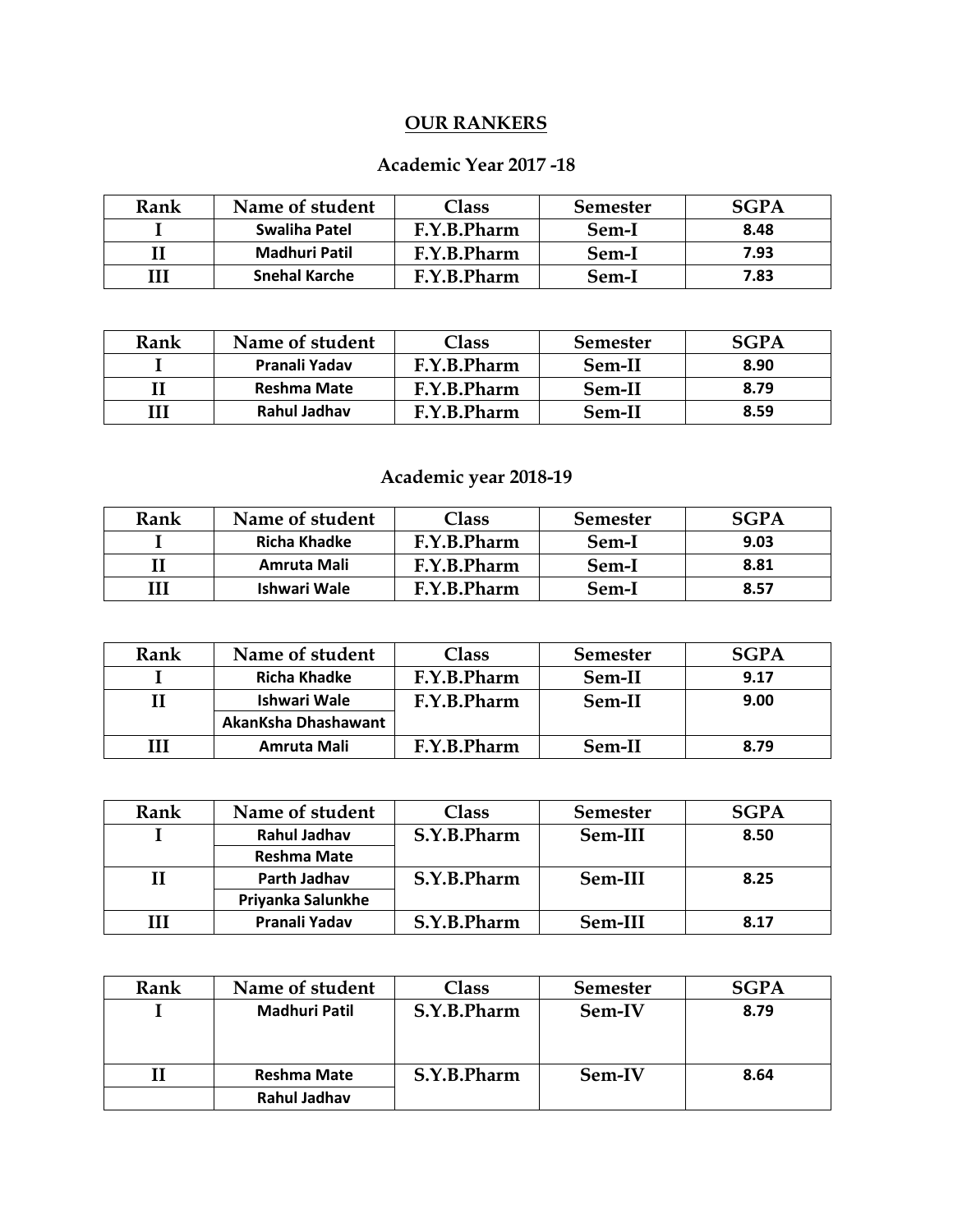| TTT<br>п~м<br>dhav<br>.<br>$\mathbf{m}$<br>.<br><br>.<br>$-$ | -- -<br>.<br>___ | .<br>$ -$ |
|--------------------------------------------------------------|------------------|-----------|
|--------------------------------------------------------------|------------------|-----------|

## **Academic year 2019-20**

| Rank | Name of student        | Class       | <b>Semester</b> | SGPA |
|------|------------------------|-------------|-----------------|------|
|      | Harshada Barge         | F.Y.B.Pharm | Sem-I           | 9.21 |
|      | <b>Esha Hingmire</b>   | F.Y.B.Pharm | Sem-I           | 9.21 |
|      | <b>Tejas Kheradkar</b> | F.Y.B.Pharm | Sem-I           | 9.00 |

| Rank | Name of student        | <b>Class</b> | <b>Semester</b> | <b>SGPA</b> |
|------|------------------------|--------------|-----------------|-------------|
|      | <b>Richa Khadke</b>    | S.Y.B.Pharm  | Sem-III         | 9.25        |
|      |                        |              |                 |             |
|      | Priyanka Patil         | S.Y.B.Pharm  | Sem-III         | 9.00        |
|      | AbhijeetPawar          |              |                 |             |
| Ш    | Akanksha Dashawant     | S.Y.B.Pharm  | Sem-III         | 8.92        |
|      | <b>Shahin Makandar</b> |              |                 |             |

| Rank         | Name of student        | Class       | <b>Semester</b> | <b>SGPA</b> |
|--------------|------------------------|-------------|-----------------|-------------|
|              | <b>Madhuri Patil</b>   | T.Y.B.Pharm | Sem-V           | 8.85        |
|              |                        |             |                 |             |
| $\mathbf{I}$ | <b>Reshma Mate</b>     | T.Y.B.Pharm | Sem-V           | 8.77        |
|              | Pranali Yadav          |             |                 |             |
| Ш            | <b>Pratiksha Phuke</b> | T.Y.B.Pharm | Sem-V           | 8.46        |
|              | <b>Vedini Sable</b>    |             |                 |             |
|              | Alisha Sayyad          |             |                 |             |
|              | Sharayu Wategaonkar    |             |                 |             |
|              | Priyanka Salunkhe      |             |                 |             |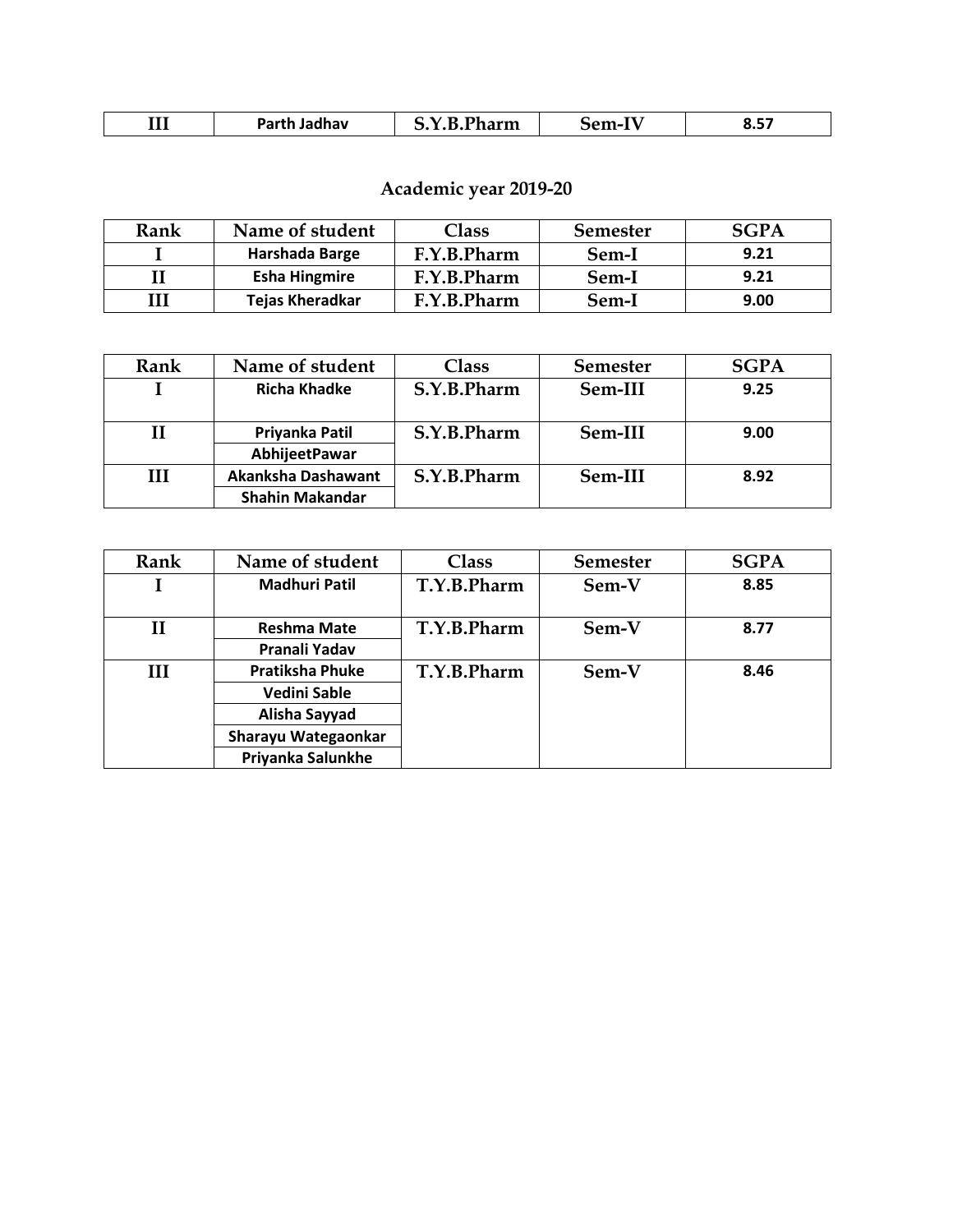| Sr.No. | <b>Activity</b>                                                                                                                                 | <b>Name of Students</b>                                                                                                                                                                                                                                                                                          | <b>Organizing</b><br>agency                                   | Year    |
|--------|-------------------------------------------------------------------------------------------------------------------------------------------------|------------------------------------------------------------------------------------------------------------------------------------------------------------------------------------------------------------------------------------------------------------------------------------------------------------------|---------------------------------------------------------------|---------|
| 1)     | Yashotechfest 2018<br>state level model & Quiz<br>competitions                                                                                  | Ms Mayuri Jadhav and Ms<br>Vaishnavi Mane<br><b>Secured Third Prize</b>                                                                                                                                                                                                                                          | Yashodha<br>Technucak<br>Campus, Satara                       | 2017-18 |
| 2)     | <b>Intercollegiate Nutrition</b><br>exhibition-Green leafy<br>vegetables                                                                        | Ms.Sharyu Wategaonkar,<br>Mr. Anirudha Patil, Ms. Divya Patil,<br>Ms.Harshita Sachdev, Ms.Aga<br>Saloni<br>Secured third prize                                                                                                                                                                                   | Woman cell of<br><b>KIMSDU</b>                                | 2017-18 |
| 3)     | <b>Intercollegiate Fashion Show</b><br>on Nutrition Indian Foods                                                                                | Ms. Vaibhavshali Kharade<br><b>Got First Rank</b>                                                                                                                                                                                                                                                                | Woman cell of<br><b>KIMSDU</b>                                | 2017-18 |
| 4)     | <b>Essay and Quiz Competition</b><br>Womans Day celebration                                                                                     | Jotsna Gandhi Got 2 <sup>nd</sup> Prize in essay<br>Swaliha Patel got 4 <sup>th</sup> Prize in Quiz                                                                                                                                                                                                              | Woman cell of<br><b>KIMSDU</b>                                | 2019-20 |
| 5)     | "SUJAY" Intercollegiate<br><b>Cultural and Sports Meet</b>                                                                                      | 1) Vaibhavshali Kharade (1 <sup>st</sup> In<br>Painting)<br>2) Rupesh Nalawade and rutika Patil<br>(Carom mixed Runner)<br>3) Rupesh Nalawade and Annirudha<br>Patil(Carom doubles Runner)<br>4) Sneha Garud and rutika Patil (<br><b>Carrom Doubles Runner</b><br>5) Rupesh Nalawade (Carrom<br>singles Runner) | KIMS "Deemed<br>to be university"                             | 2019-20 |
| 6)     | <b>UNESCO Chair in Bioethics</b><br>asia Pacific Divisions<br>International conference on<br>Bioethicon in health at SRM<br>university, Chennai | Ms.Alisha Sayyad<br><b>Oral Presentation</b>                                                                                                                                                                                                                                                                     | <b>UNESCO</b> Chair in<br>Bioethics asia<br>Pacific Divisions | 2019-20 |
| 7)     | Mind Expedition<br>2k19<br>The Pharma Quiz                                                                                                      | Winner<br>Ms.Alisha Sayyad<br>Ms.Reshma Mate                                                                                                                                                                                                                                                                     | Krishna Institute<br>of Pharmacy                              | 2019-20 |
| 8)     | Swachhata pakwada Poster<br>and Slogan Competition                                                                                              | Poster WINNER-Snehal karche and<br>Kirti Mohite<br>RUNNER-Vedini sable and Rajat<br>Pawar.<br>Slogan<br>WINNER-Tejas Desai and Rohan<br>Dhumal,<br>Runner<br>Anisha Awalkar                                                                                                                                      | Krishna Institute<br>of Pharmacy                              | 2019-20 |

# **Students Recognitions and Awards**